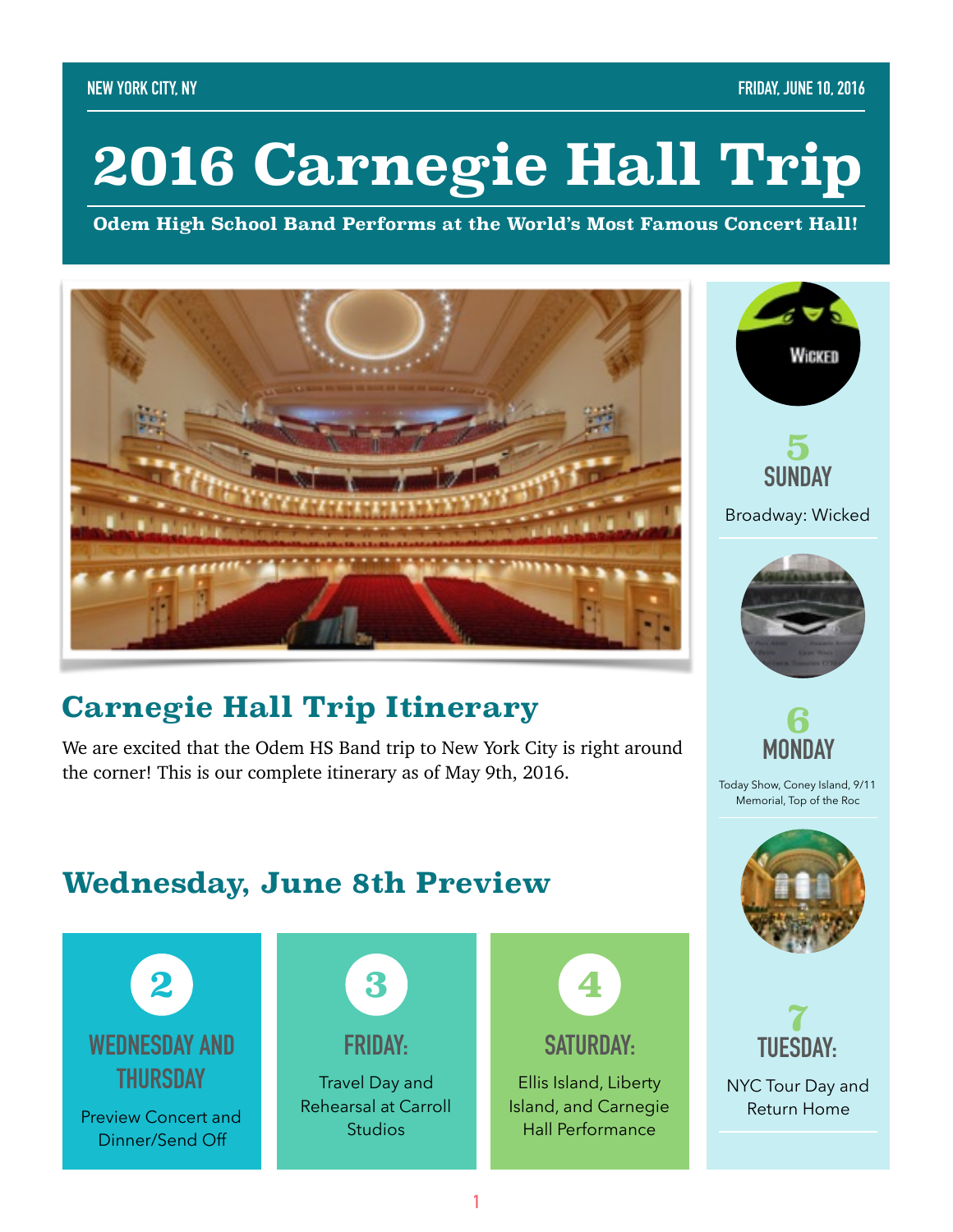# **Concert**

#### Sinton HS Auditorium

We will have a public preview of our Carnegie Hall Program that will serve as our public sendoff to New York City at 7pm at the Sinton HS Auditorium. This performance will be Free and Open to the Public. Call time for the band students is 6:15pm.

# **Thursday: Send Off Evening**

#### Send-Off Dinner, Check-In, Lock-In, and Departure

This evening we will have our send-off for the the trip. We will have a cook-out with hamburgers, hotdogs, and other potluck items beginning at 6:30pm. This will be an opportunity for families to say their farewells to their students. Following the dinner students will check-in their luggage, medicine, and then participate in an evening of a Lock-In with movies, games, etc.

All students need to be checked in no later than 8pm.

| $6:30 \text{pm}$ : | Send-Off Dinner Begins at Odem Church of Christ                                       |
|--------------------|---------------------------------------------------------------------------------------|
| $7:30 \text{pm}$ : | Student Check-In Begins                                                               |
| $8:15$ pm:         | All students must be checked in at Band Hall. Students may not leave once checked in. |
| $9:00 \text{pm}$ : | Drug Dog Search of Bags                                                               |
| $9:30 \text{pm}$ : | Load trailer with luggage and instruments                                             |

## **LOCK-IN**

We will be looking for students to bring board games, video games, and movies for our lock-in.

Once students are checked in they will not be allowed to leave the band hall for any reason. This will allow us to ensure we have every student safely present for our departure, and help ensure the security of luggage.

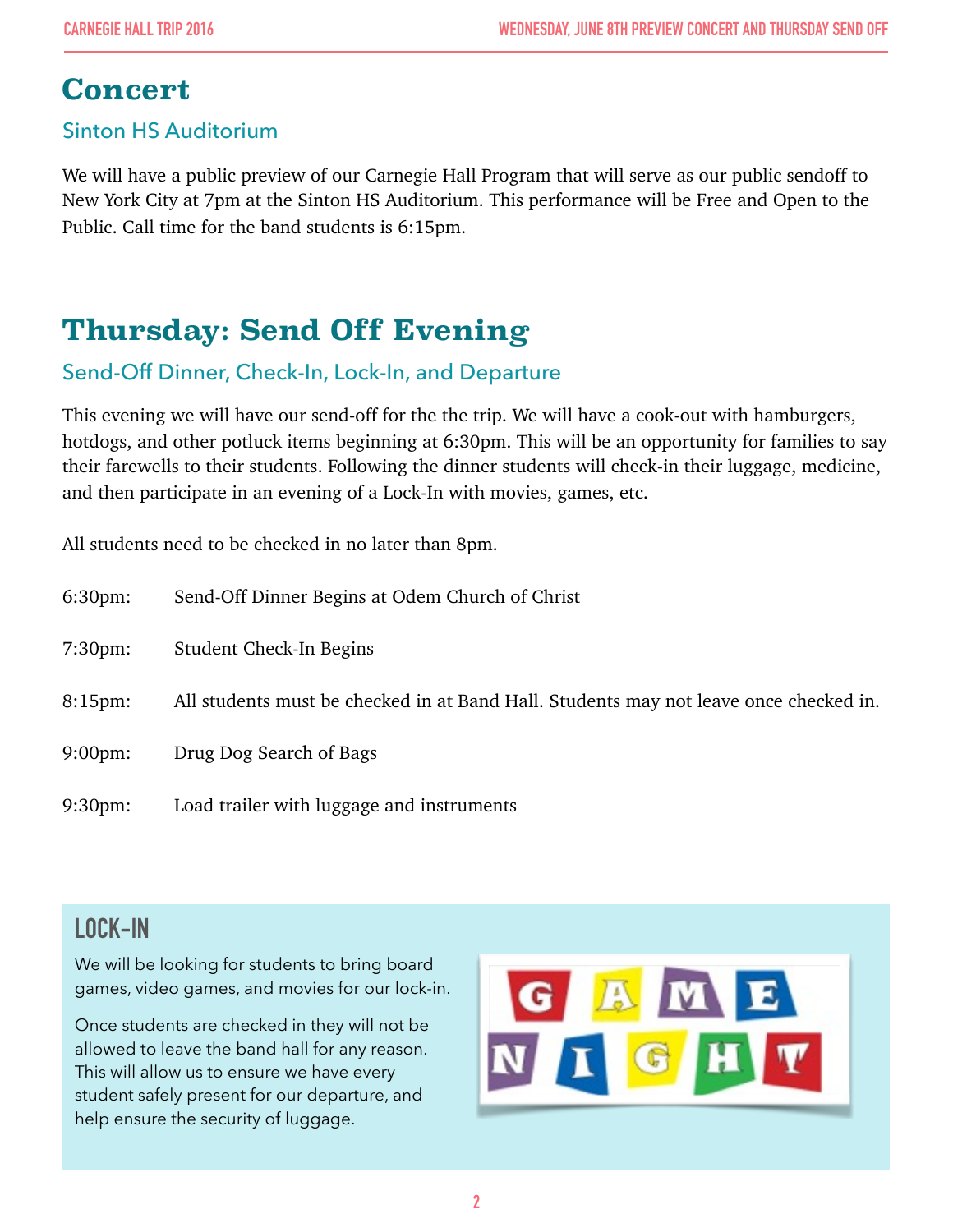# **Friday: Departure and Day 1 in NYC**

#### Departure from Odem, Arrival in NYC, and Rehearsal at Carroll Music Studios

Friday will be our travel day to NYC. Upon our arrival DCINY has arranged for us to rehearse at a professional recording studio. We will go to dinner at the Tick Tock Diner before heading to the hotel across the bridge in New Jersey.

1:45 am: Load buses and depart for **San Antonio** 5:00am: Arrive at **San Antonio International Airport**/Check-In 7:00am: Southwest Flight #3523 departs for **Nashville International Airport** 9:10am: Arrive at **Nashville International Airport**  9:50am: Southwest Flight #2958 departs for **LaGuardia International Airport** 1:00 pm: Flight Arrives at **LaGuardia International Airport** Meet with GTC Representative near baggage claim 2:00pm: Load transfer coaches and departs for **Manhattan** 3:00pm: Arrive at **Carroll Music Studios** 3:30pm: Rehearsal Begins 5:30pm: Rehearsal Concludes, Load Coaches and depart for dinner 6:00pm: Dinner – Tick Tock Diner 7:00pm: Dinner Concludes, Load Coaches and depart for the hotel 8:00 pm: Arrive at **Hampton Inn & Suites** Students rest and relax

# **"A Journey of a Thousand Miles begins with a Single Step - Laozi"**





## **CARROLL MUSIC STUDIOS**

Carroll Music Studios is a 17,500 square foot facility that serves as a recording studio, rents instruments, and serves as a rehearsal facility for groups preparing for tours and Broadway Musicals.

Carroll Music is the provider of our percussion instrument rental and we will rehearse to make sure we are well prepared for the next evening's performance!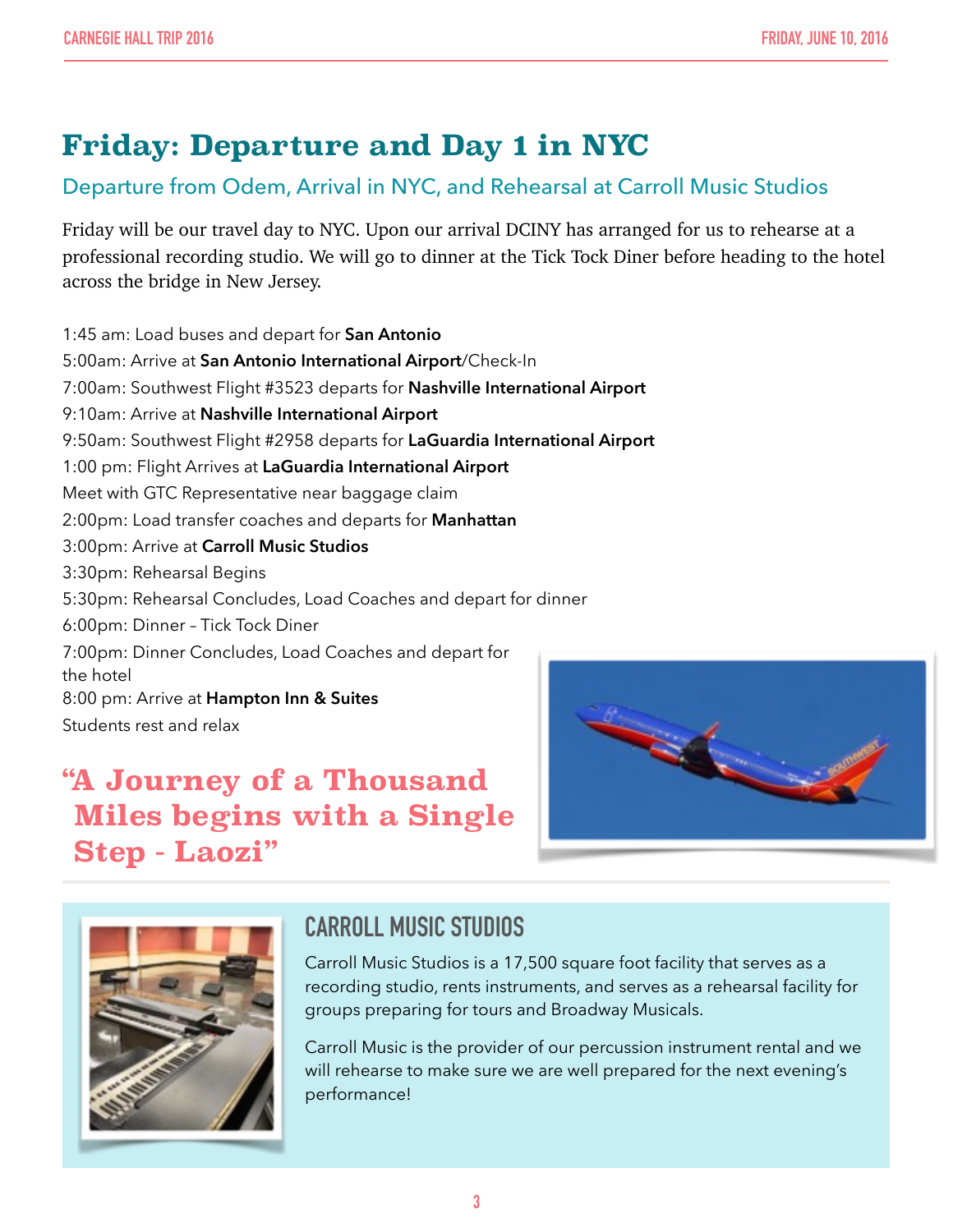## **Day 2: Performance Day**

#### Liberty Island and Carnegie Hall

Saturday is the big day for us! We'll visit Ellis Island and Liberty Island in the morning and perform at Carnegie Hall in the evening.

7:30 am: Breakfast at hotel (included)

8:30 am: Load transfer buses and depart for **Liberty State Park, NJ**

8:45 am: Arrive at **Liberty State Park, NJ**



9:00 am: Board ferry and departs for **Statue of Liberty and Ellis Island** 

Lunch at Own Expense on **Ellis Island or Liberty Island.** Plan \$15-\$20 for Lunch

1:30 pm: Return to **Liberty State Park**, via ferry and meet with tour guide.

2:00 pm: Arrive back at the hotel and freshens up for performance.

4:00 pm: Students Eat Pizza and Pasta at Hotel

5:00pm: Load coaches and departs for **Carnegie Hall**

6:00pm: Arrive at **Carnegie Hall**

7:10pm: Dress Rehearsal/Sound Check at **Carnegie Hall** 

8:30pm: Concert Performance Begins at the world-famous **Carnegie Hall** 

Three groups are sharing the concert, Highlands Youth Ensemble (Choir), Odem HS Wind Ensemble, and the Colorado Youth Symphony. The final order is TBA.

11:00pm: Walk to Rosie O'Grady's Restaurant for Reception

~12:00 am: Depart for Hotel.

~12:30am: Arrive at Hotel, Students in Room for Night

**"Everywhere in the world, music enhances a hall, with one exception: Carnegie Hall enhances the music." - Isaac Stern**



## **CARNEGIE HALL**

Carnegie Hall's main auditorium seats 2,804 on five levels and was named after violinist Isaac Stern in 1997 to recognize his efforts to save the hall from demolition in the 1960s. The Main Hall is enormously high, and visitors to the top balcony must climb 137 steps. All but the top level can be reached by elevator.

The main hall was home to the performances of the New York Philharmonic from 1892 until 1962. Known as the most prestigious concert stage in the U.S., almost all of the leading classical music, and more recently, popular music, performers since 1891 have performed there. After years of heavy wear and tear, the hall was extensively renovated in 1986. Carnegie Hall is currently celebrating its 125th Anniversary Season.

Source: [www.wikipedia.org](http://www.wikipedia.org)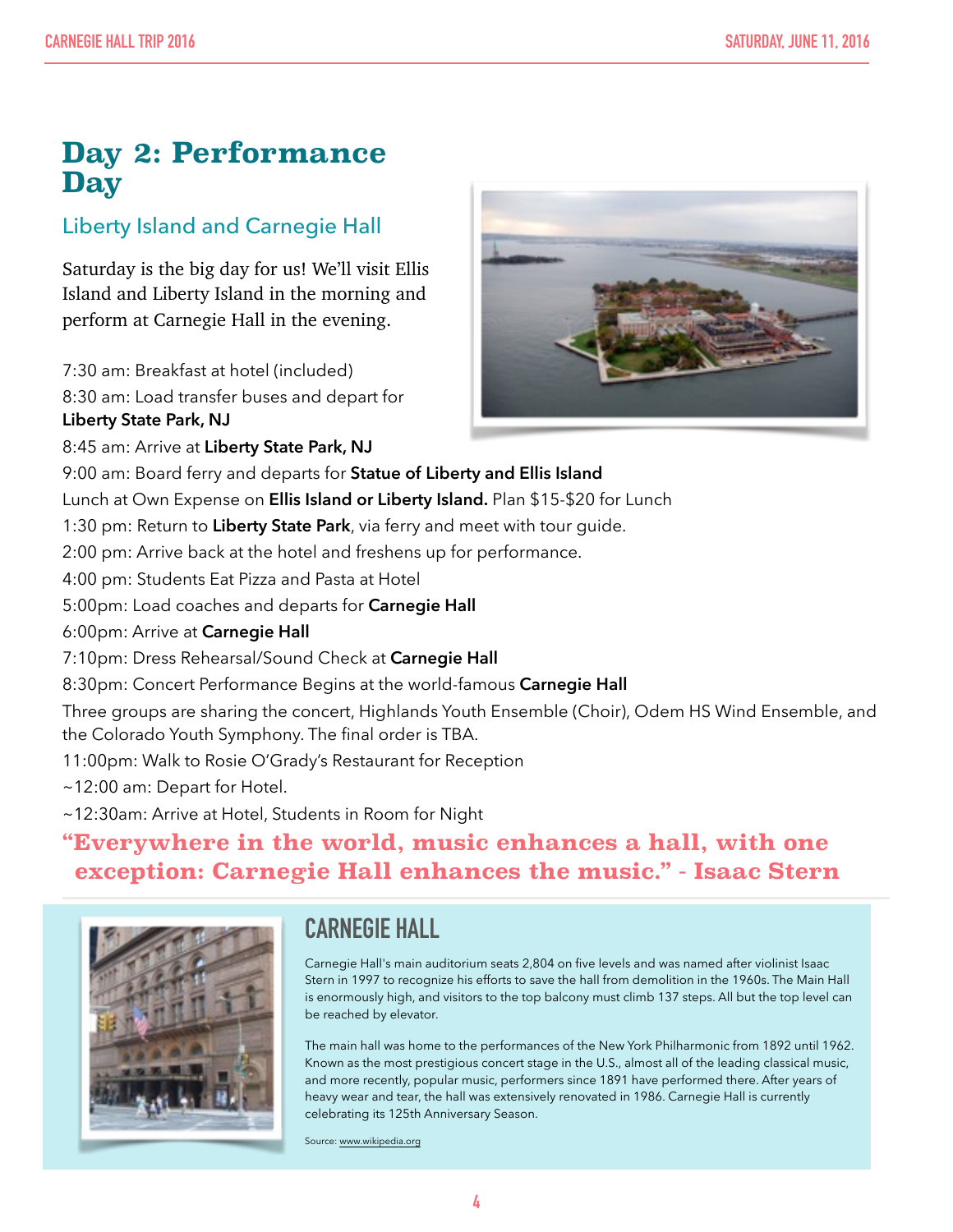

## **Day 3: Broadway**

#### Radio City Music Hall Tour, Times Square, and 'Wicked' on Broadway

Sunday we experience professional theater in New York City. Radio City Music Hall and Broadway are just some of the sights we'll see this day!

7:00 am: Breakfast at hotel.

8:30 am: Load Buses and departs for Manhattan. 9:30 am: Arrive at **Rockefeller Center.** Free time for sights

and shopping 10:15am: Arrive at **Radio City Music Hall Tour** break down into 3 smaller groups.

10:45 am: Group 1 – Radio City Music Hall Tour Begins.

- 11:00 am: Group 2 Radio City Music Hall Tour Begins.
- 11:15am: Group 3 Radio City Music Hall Tour Begins.

12:15 pm: Group 1 Tour Concludes – Explore immediate area

- 12:30 pm: Group 2 Tour Concludes Explore immediate area
- 12:45 pm: Group 3 Tour Concludes Explore immediate area
- 1:00 pm: Walk to **Times Square** for shopping and lunch on own.
- 2:30 pm: Walk to **Gershwin Theater** for the musical **"Wicked**"
- 3:00 pm: Show Begins
- 5:40 pm: Show concludes, group meets and makes its way to dinner.
- 6:15 pm: Arrive at **Ellen's Stardust Dinner**
- 6:30 pm: Group is seated for Dinner.
- 7:30 pm: Dinner concludes, group walks to meet motor coaches at **42nd Street Times Square**
- 8:00 pm: Load buses and depart for hotel
- 9:00 pm: Arrive back at the hotel for the evening.

# **Broadway is home to 40 Large Theaters with over 20,000 seats between them!**



## **WICKED - THE MUSICAL**

Wicked: The Untold Story of the Witches of Oz is a musical with music and lyrics by Stephen Schwartz and book by Winnie Holzman. The musical is told from the perspective of the witches of the Land of Oz; its plot begins before and continues after Dorothy's arrival in Oz from Kansas and includes several references to the 1939 film and Baum's novel. Wicked tells the story of two unlikely friends, Elphaba (the Wicked Witch of the West) and Glinda, who struggle through opposing personalities and viewpoints, rivalry over the same love-interest, reactions to the Wizard's corrupt government and, ultimately, Elphaba's public fall from grace. Wicked was nominated for 10 Tony Awards in its opening season!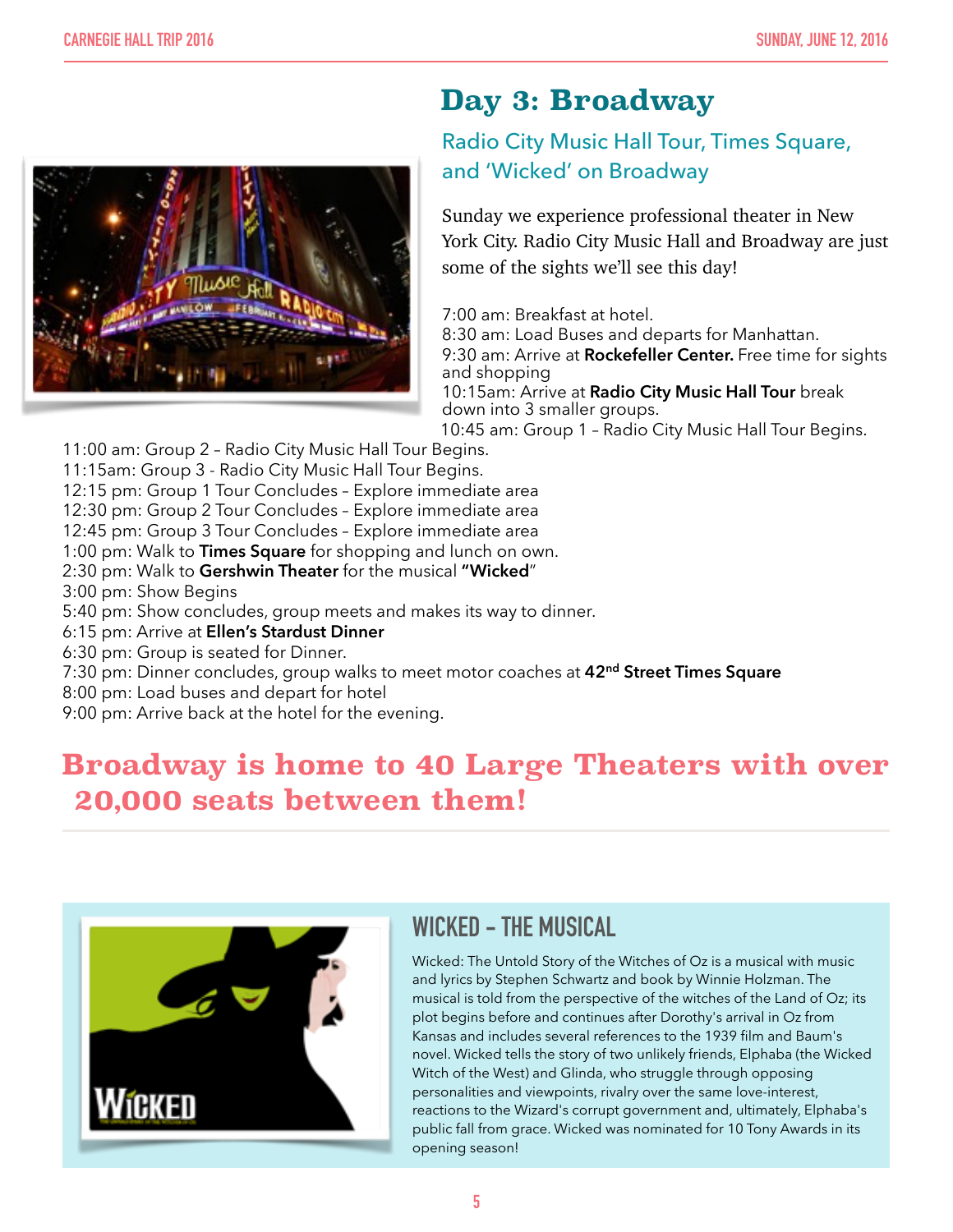# **Day 4: "Today" in NYC**

#### NBC's Today Show, Coney Island, NYC Walking Tour, 9/11 Memorial, Chinatown, and Top of the Rock View of NYC

Monday begins with a trip to the NBC Today Show! With luck maybe we'll make it on the air! Later on that morning we'll travel to Coney Island and take a walking tour of NYC. This day we will also visit the 9/11 Memorial.

5:30 am: Load buses and departs for **Rockefeller Center**

6:30 am: Arrive at **Today Show**, **Rockefeller Plaza** and gets in line to view broadcast.

*There are local deli-style stores in the immediate area for those that would like to grab breakfast on own expense outside of the bagged breakfast we will be getting from the hotel. Please note once we are in line you may not leave for any reason and have to go to the back of the line if you do.*

7:30 am: **Today Show** host intermittently broadcast from Plaza

8:30 am: Depart and walk to the **Subway** to head downtown.

9:30 am: Arrive at **Battery Park.** Group led tour of Lower

Manhattan including stops at; **Castle Clinton**, **Wall Street**, **Zucotti Park**, and **St. Paul's Chapel**.

11:00 am: Walk to 9/11 Memorial

11:30 am: Meet and head to Subway to travel to **Coney Island.**

12:45 pm: Arrive at **Coney Island.** Free time to ride rides/eat lunch.

2:30 pm: Return to the Subway and ride back to Manhattan

#### 3:45 pm: Arrive at **Chinatown/Canal Street**

Group given time to shop and explore in groups.

About Chinatown: A lively bustling shopping and cultural experiences take place every day as the storefronts open, streets fill and aroma of the Chinese market pervades the atmosphere. Take your time, 'wheel & deal' with the vendors and you will find yourself going home with not only good prices, but a great experience

5:30 pm: Meet at **La Nonna**, a restaurant in **Little Italy**

5:40 pm: Dinner served

6:40 pm: Dinner concludes, walk to motor coach.

6:50 pm: Load coaches and departs for **Times Square/Mid-Town Manhattan** 

7:40 pm: Arrive in Mid-town. Free time for sights and shopping in **Times Square or Rockefeller Center**

8:10 pm: Meet up for head count and begin walk to **Top of the Rock**

8:15 pm: Arrive at **Top of the Rock Tour**

Soar 70 floors high and experience the 360 degree city views from the Top of the Rock Observation Deck. From the sweeping green of Central Park to the thrilling city skyline, nowhere else can you see New York so spectacularly. 9:15pm: **Top of the Rock** visit concludes

9:30 pm: Meet at designated location to load buses and depart for the hotel

10:15 pm: Arrive at the hotel for the evening

### **"As for New York City, it is a place apart. There is not its match in any other country in the world." Pearl S. Buck**